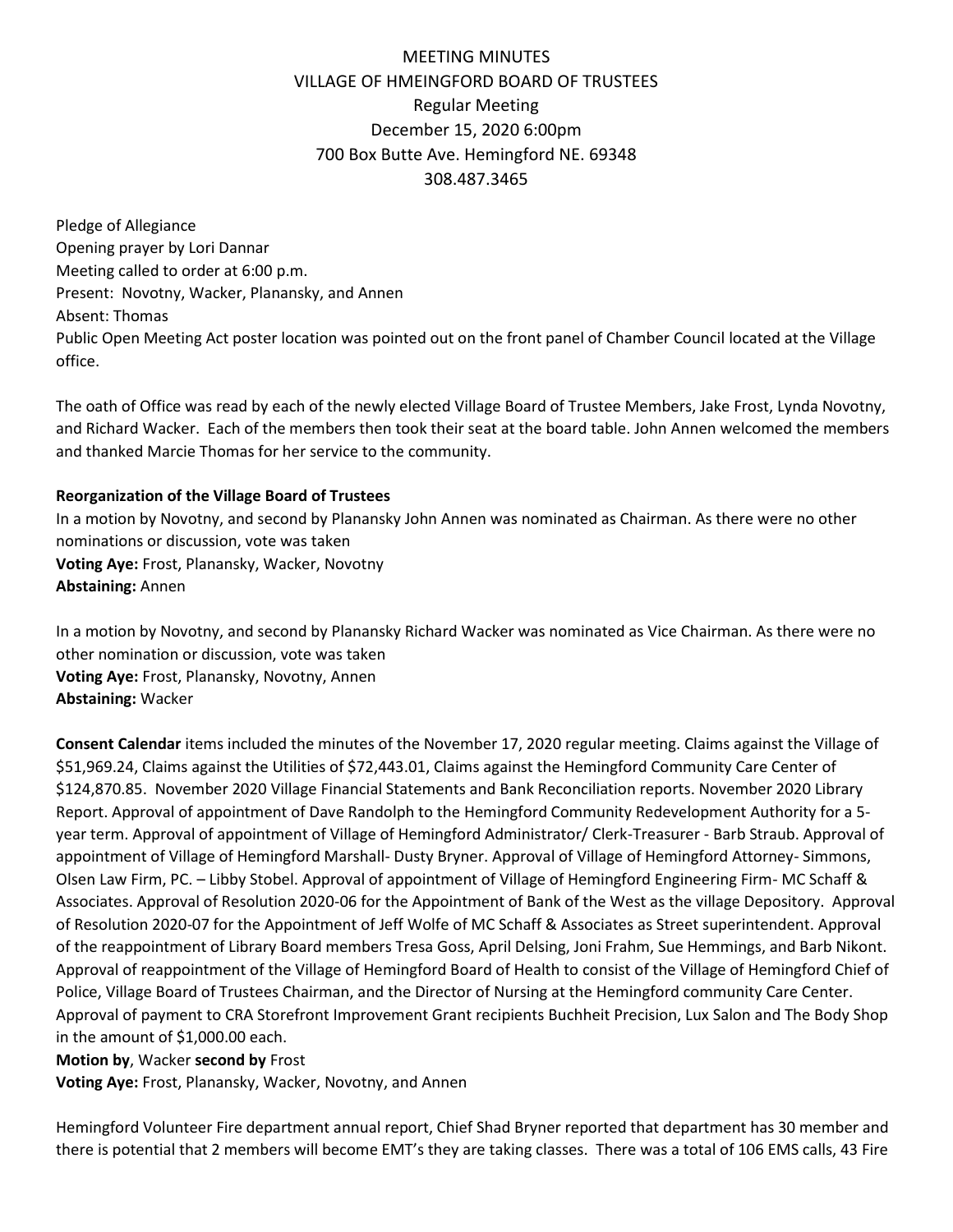calls and 47 other events such as trainings, standbys or mutual aid. The department is looking at replacing the 1985 GMC pumper truck.

**Discussion and possible action:** Approval of Resolution 2020-08 appointing a representative to the Solid Waste Agency of Northwest Nebraska Board of Directors, (SWANN). **Motion** by Novotny, Second by Planansky to approve Resolution 2020-08 appointing Trustee Wacker as the representative to the Solid Waste Agency of Northwest Nebraska Board of Directors, (SWANN). **Voting Aye:** Frost, Planansky, Novotny, and Annen **Abstain:** Wacker

**Discussion and possible action:** Approval of Resolution 2020-09 appointing a representative and alternate to the Public Alliance for Community Energy Board of Directors, (PACE).

**Motion** by Wacker, Second by Novotny to approve Resolution 2020-09 appointing Trustee Frost as the representative and Trustee Planansky as alternate to the Public Alliance for Community Energy Board of Directors, (PACE). **Voting Aye:** Wacker, Novotny, and Annen **Abstain:** Frost, Planansky

**Discussion and possible action:** Approval of Resolution 2020-10 appointing a representative and alternate to the Member's Council of the Nebraska Municipal Power Pool, (NMPP). **Motion** by Planansky, Second by Novotny to approve Resolution 2020-10 appointing Trustee Frost as representative and Trustee Wacker as alternate to the Member's Council of the Nebraska Municipal Power Pool, (NMPP).

**Voting Aye:** Planansky, Novotny, and Annen

**Abstain:** Frost, Wacker

**Discussion and possible action:** approval of Resolution 2020-11 appointing a representative and alternat to the Box Butte Development Corporation Board of Directors, (BBDC).

**Motion** by Planansky, Second by Novotny to approve Resolution 2020-11 appointing Administrator Straub as representative and Trustee Wacker as alternate to the Box Butte Development Corporation Board of Directors (BBDC) **Voting Aye:** Frost, Planansky, Novotny, and Annen **Abstain:** Wacker

**Discussion and possible action:** Approval of Resolution 2020-12 appointing a representative and alternate to the Panhandle Area Development District Board of Directors, (PADD).

**Motion** by Novotny, Second by Frost to approve Resolution 2020-12 appointing Trustee Annen as representative and Trustee Wacker as alternate to the Panhandle Area Development District Board of Directors, (PADD). **Voting Aye:** Frost, Planansky, Novotny,

**Abstain:** Annen, Wacker

**Discussion and possible action:** Approval of Resolution 2020-13 appointing a representative and alternate to the Nebraska Public Power District Board of Directors, (NPPD).

**Motion** by Planansky, Second by Novotny to approve Resolution 2020-13 appointing Trustee Annen as representative and Trustee Wacker as alternate to the Nebraska Public Power District Board of Directors. **Voting Aye:** Frost, Planansky, Novotny,

**Abstain:** Annen, Wacker

**Discussion and possible action:** Approval of Resolution 2020-14 appointing a representative and alternate to the League Association of Risk Management, (LARM)

**Motion** by Wacker, Second by Frost to approve Resolution2020-14 appointing Trustee Novotny as representative and Trustee Planansky as alternate to the League Association of Risk Management, (LARM) **Voting Aye:** Frost, Wacker, Annen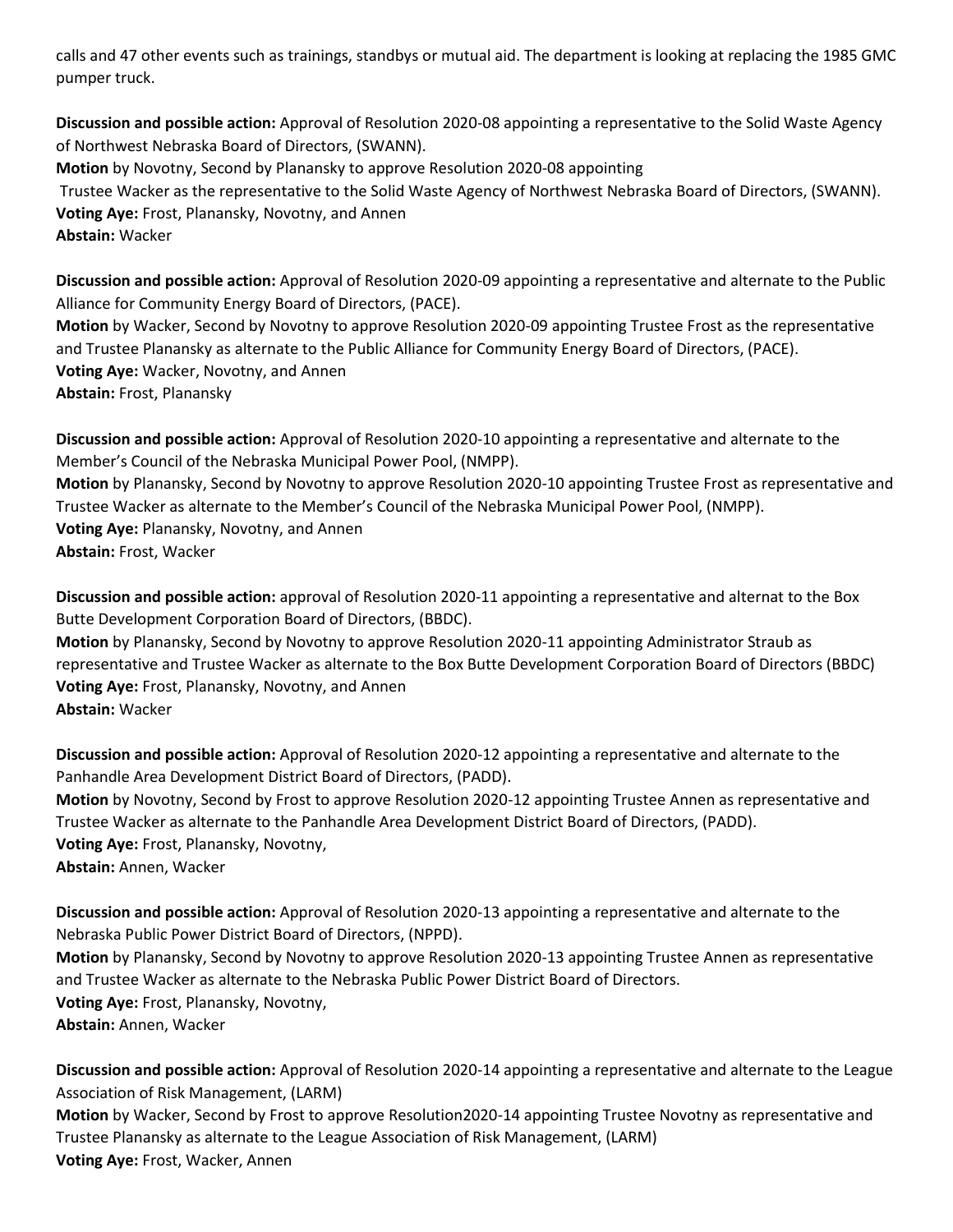**Discussion and possible action:** Approval of Resolution 2020-15 appointing a representative and alternate to the Box Butte County E-911 Emergency Communication Advisory Board.

**Motion** by Wacker, Second by Planansky to approve Resolution 2020-15 appointing Trustee Annen as representative and Trustee Novotny as alternate to the Box Butte County E-911 Emergency Communication Advisory Board. **Voting Aye:** Frost, Planansky, Wacker **Abstain:** Annen, Novotny

**Discussion and possible action:** Approval of Holiday incentives/bonuses using Covid funds for the employees at the Hemingford Community Care Center. The facility was awarded extra Cares Act funds for keeping the facility Covid Free, which is largely in part due the diligence of the employees. The total cost of Hemingford Chamber Bucks (\$150 per employee) would be \$6,750.00.

**Motion** by Wacker, Second by Novotny to use Covid Cares Act funds to purchase \$150.00 in Heming ford Chamber Bucks for each employee at the Hemingford Community Care Center for a total amount of \$6750.00 **Voting Aye:** Frost, Planansky, Wacker, Novotny, and Annen

**Discussion and possible action:** Approval of Holiday incentives/bonuses for the Village employees. This benefit was budgeted and the amount would be \$2,065.00 that is \$250.00 for each of 7 full time employees, \$125.00 for the Library Director and \$75 for each of the 2 assistant librarians and a \$40.00 processing for the gift cards.

**Motion** by Novotny, Second by Wacker to approve the expenditure for incentives/bonuses for the Village employees in the amount of \$2,065.00

**Voting Aye:** Frost, Planansky, Wacker, Novotny, and Annen

**Discussion and possible action:** Approval of the Mutual Aid Agreement between the Village of Hemingford and the Box Butte County Sheriff's Office for the purpose of providing law enforcement assistance within the jurisdiction of the village of Hemingford as requested by the Village of Hemingford Police Department. There have been times when the Hemingford Police Department have been short handed due to: office time off, trainings, or understaffed and have needed the Sheriff's Office to provide assistance. There also have been times when Hemingford officers were requested to help the county department. It would be prudent to have an official Mutual Aid Agreement between the two agencies.

**Motion** by Wacker, Second by Frost to approve the Mutual Aid Agreement as prepared by Box Butte County Attorney, Terry Curtiss.

**Voting Aye:** Frost, Planansky, Wacker, Novotny, and Annen

**Discussion and possible action:** Approval of Resolution 2020-16 for the Year-End Certification of the City Street Superintendent 2020 as required by the State of Nebraska Department of Transportation.

**Motion** by Novotny, Second by Planansky to approve Resolution 2020-16 for the Year-End Certification of the City Street Superintendent for the year 2020

**Voting Aye:** Frost, Planansky, Wacker, Novotny, and Annen

**Discussion and possible action**: Approval of the Nebraska Department of Transportation Highway Maintenance Agreement for calendar year 2021. The terms of the agreement remain the same as the past year, the village is responsible for snow removal and minor repairs (with permission and until state crews are available to complete repairs) in turn the state will pay the village \$3,151.80

**Motion** by Frost, second by Wacker to approve the Nebraska Department of Transportation Highway Maintenance agreement for Calendar year 2021.

**Voting Aye:** Frost, Planansky, Wacker, Novotny, and Annen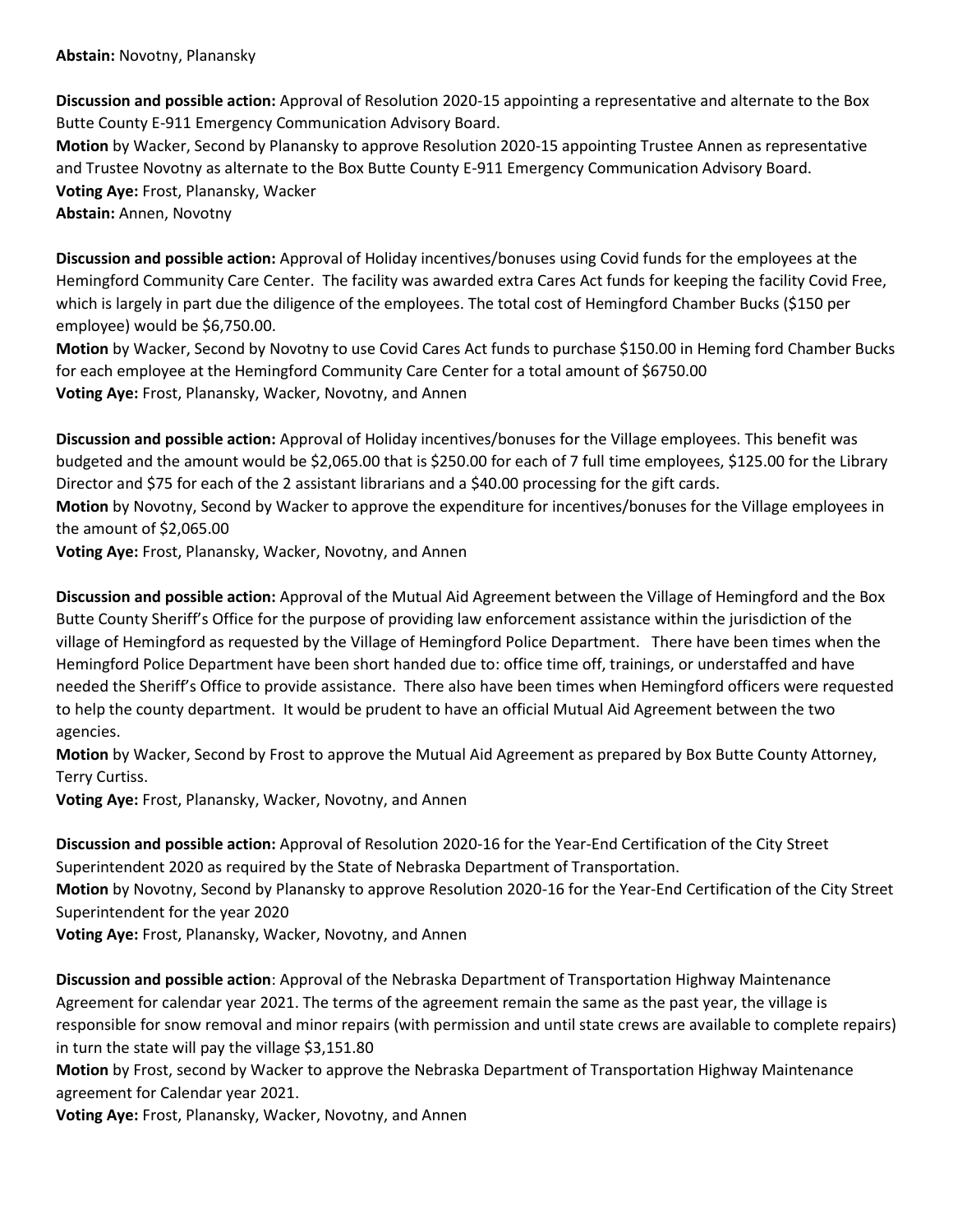**Discussion and possible action:** Use of "My Board Packet" software for the transmission of monthly meeting packets. This software is secure for the transmission of Village board packets. Packets can be archived for approximately 2 years. All board meeting materials would be available to board members for an unlimited time. The software could be used for all meetings and has no limit on the number of users we have a cap on the amount of data that can be housed in the cloud but that can be monitored by the system admin with every log in and moved to a external hard drive as needed to prevent overage charges. The added bonus of paper reduction the underlying theme that this board has worked toward becoming a "greener" more environment friendly community. The cost of the software is \$200.00 monthly. This subscription could be canceled at any time. Board members agreed that it was a very user-friendly program and is better than using e-mail for the transmission of Village materials, and the security is a big plus. Trustee Planansky said that she did not see this as a need but rather a want and thought it would be better revisited in the fall of 2021 during the budget process.

**Motion** by Novotny, Second by Wacker to approve the subscription to My Board Packet for use in transmitting board packet materials and other village information to the board members at a cost of \$200.00 per month and cancelling the service if at some time the cost was more than what the board felt was affordable.

**Voting Aye:** Frost, Wacker, Novotny, and Annen **Voting Nay:** Planansky

**Discussion and possible action:** Review of Ordinance #803 in regards to the parking of Trailers and recreational vehicles during the months of November 1 thru April 1 of any year. Trustee Novotny told the board she had seen several vehicles that seem to be in violation of this ordinance and ask that Chief Bryner address the issue and let the board know what the status is on the numerous violations. Chief Bryner stated that he has spoke with the owners and have commitments from them to move the vehicles and clear the streets for the eventual snow removal processes. Trustee Novotny thanked Bryner for making the efforts to get the vehicles moved and ask that he keep on them until they are moved.

**Discussion and possible action:** With a new board member and one leaving the board we need to change the signature cards on the village accounts. We need to add new Trustee Frost, and remove Trustee Thomas from the signature card on all Village of Hemingford accounts. Trustee Planansky thought that it would be better to not have all the Trustees on the signature cards, and would like to consider the use of a signature stamp for the Chairman with their permission. Attorney reminded the board that the only thing for consideration at this time was adding Jake Frost to the signature cards and removing Marcie.

**Motion** by Planansky, Second by Novotny to add Jake Frost to the signature cards at Bank of the West and remove Marcella Thomas from all accounts.

**Voting Aye:** Frost, Planansky, Wacker, Novotny, and Annen

There were no questions for the department heads regarding their written reports. Welcome to Libby Stobel, thank you for working for our Village.

**Motion** by Planansky, Second by Planansky to adjourn at 6:48pm **Voting Aye:** Frost, Planansky, Wacker, Novotny, and Annen